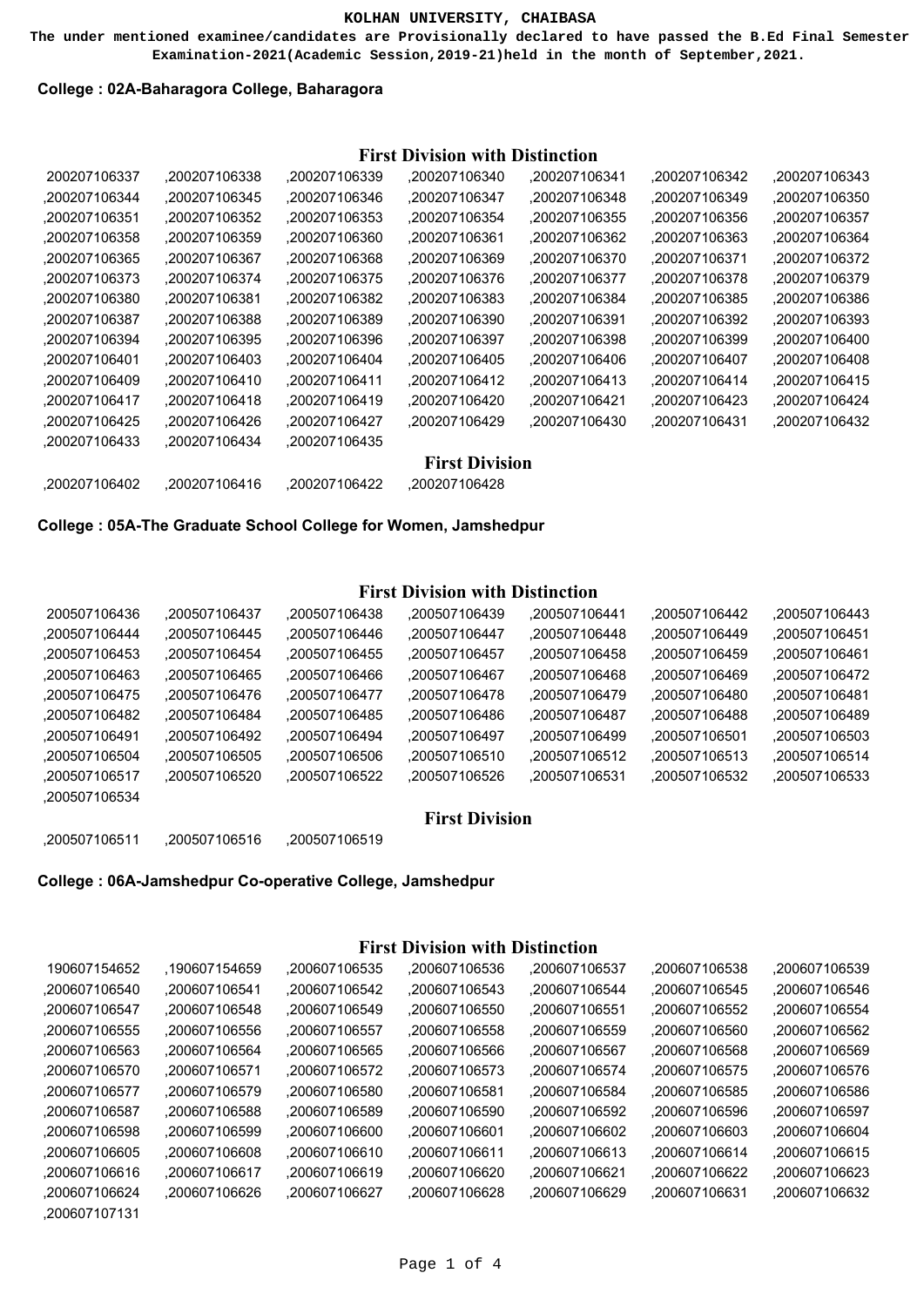**The under mentioned examinee/candidates are Provisionally declared to have passed the B.Ed Final Semester Examination-2021(Academic Session,2019-21)held in the month of September,2021.**

### **College : 06A-Jamshedpur Co-operative College, Jamshedpur**

# **First Division**

,200607106594

**College : 11A-Mahila College,Chaibasa**

# **First Division with Distinction**

| 201107106633  | .201107106634 | .201107106635 | .201107106636 | ,201107106637 | .201107106638 | ,201107106639 |
|---------------|---------------|---------------|---------------|---------------|---------------|---------------|
| .201107106640 | .201107106641 | .201107106642 | .201107106643 | .201107106644 | .201107106645 | .201107106646 |
| .201107106647 | .201107106648 | .201107106649 | .201107106650 | .201107106651 | .201107106652 | .201107106653 |
| .201107106654 | .201107106655 | .201107106656 | .201107106657 | .201107106658 | .201107106660 | .201107106661 |
| .201107106662 | .201107106663 | .201107106664 | .201107106665 | .201107106666 | .201107106667 | .201107106669 |
| .201107106670 | .201107106671 | .201107106672 | .201107106673 | .201107106674 | .201107106675 | .201107106676 |
| .201107106677 | .201107106678 | .201107106679 | .201107106680 | .201107106681 | .201107106682 | .201107106683 |
| .201107106684 | .201107106685 | .201107106686 | .201107106687 | .201107106688 | .201107106689 | .201107106690 |
| .201107106691 | .201107106692 | .201107106693 | .201107106694 | .201107106695 | .201107106696 | .201107106697 |
| .201107106698 | .201107106699 | .201107106700 | .201107106701 | .201107106703 | .201107106704 | .201107106705 |
| .201107106706 | .201107106707 | .201107106708 | .201107106709 | .201107106710 | .201107106711 | .201107106712 |
| .201107106713 | .201107106714 | .201107106716 | .201107106718 | .201107106720 | .201107106721 | .201107106722 |
| .201107106723 | .201107106724 | .201107106725 | .201107106727 | .201107106729 | .201107106730 | .201107106731 |
| .201107106732 |               |               |               |               |               |               |

## **First Division**

,201107106668 ,201107106702 ,201107106728

### **College : 16A-Karim City College,Jamshedpur**

## **First Division with Distinction**

| 201607106733  | .201607106734 | .201607106735 | .201607106736 | .201607106737 | .201607106738 | .201607106739 |
|---------------|---------------|---------------|---------------|---------------|---------------|---------------|
| .201607106740 | .201607106741 | .201607106742 | .201607106743 | .201607106744 | .201607106745 | .201607106746 |
| .201607106747 | .201607106748 | .201607106749 | .201607106750 | .201607106751 | .201607106752 | .201607106753 |
| .201607106754 | .201607106755 | .201607106756 | .201607106757 | .201607106758 | .201607106759 | .201607106760 |
| .201607106761 | .201607106763 | .201607106764 | .201607106765 | .201607106766 | .201607106767 | .201607106768 |
| .201607106769 | .201607106770 | .201607106771 | .201607106772 | .201607106773 | .201607106775 | .201607106776 |
| .201607106777 | .201607106778 | .201607106779 | .201607106780 | .201607106781 |               |               |
|               |               |               |               |               |               |               |

**College : 19A-Loyola College of Education, Jamshedpur**

### **First Division with Distinction**

| 171907194836  | .191907154893 | .201907106782 | .201907106783         | .201907106784 | .201907106785 | .201907106786 |
|---------------|---------------|---------------|-----------------------|---------------|---------------|---------------|
| .201907106787 | .201907106788 | .201907106789 | .201907106790         | .201907106791 | .201907106792 | .201907106794 |
| .201907106795 | .201907106796 | .201907106797 | .201907106798         | .201907106799 | .201907106800 | .201907106801 |
| .201907106802 | .201907106803 | .201907106804 | .201907106805         | .201907106806 | .201907106807 | .201907106808 |
| .201907106809 | .201907106810 | .201907106811 | .201907106812         | .201907106813 | .201907106814 | .201907106815 |
| .201907106816 | .201907106817 | .201907106818 | .201907106819         | .201907106820 | .201907106821 | .201907106822 |
| .201907106823 | .201907106824 | .201907106825 | .201907106826         | .201907106827 | .201907106828 | .201907106829 |
| .201907106830 | .201907106831 | .201907106832 | .201907106834         | .201907106835 | .201907106836 | .201907106837 |
| .201907106838 | .201907106839 | .201907106840 | .201907106841         | .201907106842 | .201907106843 |               |
|               |               |               | <b>First Division</b> |               |               |               |

,191907154891 ,201907106833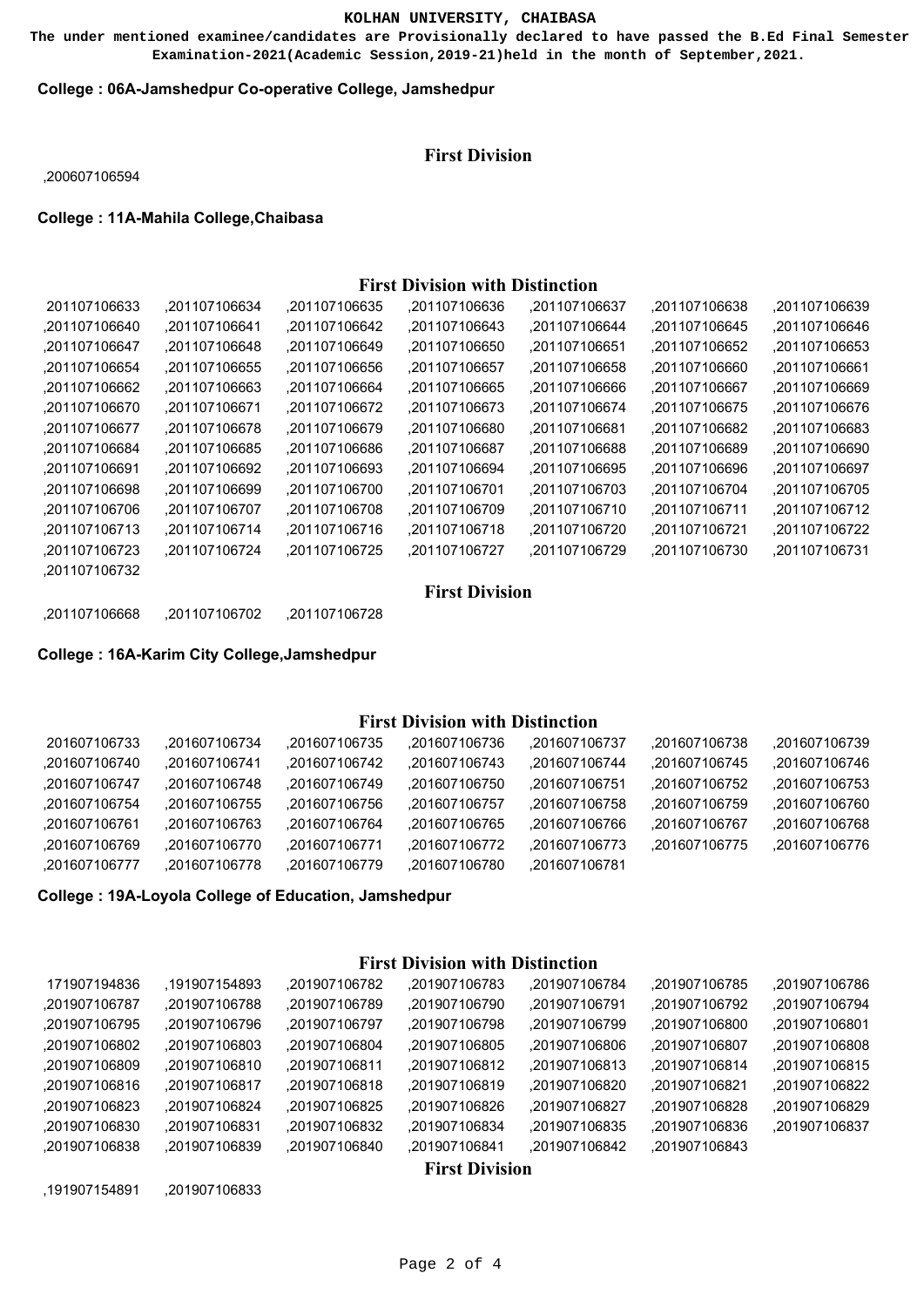**The under mentioned examinee/candidates are Provisionally declared to have passed the B.Ed Final Semester Examination-2021(Academic Session,2019-21)held in the month of September,2021.**

### **College : 37A-Jamini Kant B.Ed College , Salbani**

### **First Division with Distinction**

| .203707106862<br>.203707106863<br>.203707106869<br>.203707106870 | .203707106864<br>.203707106871 | .203707106865<br>.203707106872 | .203707106866 |
|------------------------------------------------------------------|--------------------------------|--------------------------------|---------------|
|                                                                  |                                |                                |               |
|                                                                  |                                |                                |               |
| .203707106854<br>.203707106853                                   | .203707106855                  | .203707106857                  | .203707106858 |
| .203707106846                                                    | .203707106848                  | .203707106849                  | .203707106850 |
|                                                                  |                                | .203707106847                  |               |

,183707126074

#### **College : 38A-Institute For Education , Saraikella**

# **First Division with Distinction**

| 193807155178  | .203807106873 | .203807106874 | .203807106875 | .203807106876 | .203807106877 | .203807106878 |
|---------------|---------------|---------------|---------------|---------------|---------------|---------------|
| .203807106879 | .203807106880 | .203807106881 | .203807106882 | .203807106883 | .203807106884 | .203807106885 |
| .203807106886 | .203807106887 | .203807106889 | .203807106890 | .203807106891 | .203807106892 | .203807106893 |
| .203807106894 | .203807106896 | .203807106897 | .203807106898 | .203807106899 | ,203807106900 |               |

**College : 39A-Swami Vivekananda College of Education , Salbani**

# **First Division with Distinction**

| 203907106901  | .203907106902 | .203907106903 | .203907106904 | .203907106905 | .203907106906 | .203907106907 |
|---------------|---------------|---------------|---------------|---------------|---------------|---------------|
| .203907106908 | .203907106909 | .203907106910 | .203907106911 | .203907106912 | .203907106914 | .203907106915 |
| .203907106916 | .203907106917 | .203907106918 | .203907106919 | .203907106920 | .203907106921 | .203907106922 |
| .203907106923 |               |               |               |               |               |               |

**College : 43A-Ashu Kisku Memorial & Rabi Kisku, Teachers Training Institute, Chandil**

### **First Division with Distinction**

| 194307155421  | .204307106924                               |  | .204307106927                | .204307106928 | .204307106930 |
|---------------|---------------------------------------------|--|------------------------------|---------------|---------------|
| .204307106931 | 204307106934,  204307106933,  204307106934, |  | .204307106935. 204307106936. |               | .204307106938 |

**College : 46A-Madhu Sudan Mahato Teacher's Training College, Chakradharpur**

# **First Division with Distinction**

| 194607155538  | .204607106939 | .204607106940 | .204607106941         | .204607106942 | .204607106943 | .204607106944 |
|---------------|---------------|---------------|-----------------------|---------------|---------------|---------------|
| .204607106945 | .204607106946 | .204607106947 | .204607106948         | .204607106949 | .204607106950 | .204607106951 |
| .204607106952 | .204607106953 | .204607106954 | .204607106955         | .204607106956 | .204607106957 | .204607106958 |
| .204607106959 | .204607106960 | .204607106961 | .204607106962         | .204607106963 | .204607106964 | .204607106965 |
| .204607106966 | .204607106967 | .204607106968 | .204607106969         | .204607106970 | .204607106971 | .204607106972 |
| .204607106973 | .204607106974 | .204607106975 | .204607106976         | .204607106977 | .204607106978 | .204607106980 |
| .204607106982 | .204607106983 | .204607106984 | .204607106985         | .204607106986 | .204607106987 | .204607106988 |
| .204607106989 | .204607106990 | .204607106992 | .204607106993         | .204607106994 | .204607106995 | .204607106996 |
| .204607106997 | .204607106998 | .204607106999 | .204607107000         | .204607107002 | .204607107003 | .204607107005 |
| .204607107006 | .204607107008 | .204607107010 | .204607107011         | .204607107012 | .204607107013 | .204607107014 |
| .204607107015 | .204607107016 | .204607107017 | .204607107018         | .204607107019 | .204607107020 | .204607107021 |
| .204607107022 | .204607107023 | .204607107024 | .204607107025         | .204607107026 | .204607107027 |               |
|               |               |               | <b>First Division</b> |               |               |               |
| .204607107001 | .204607107007 | .204607107009 | .204607107028         |               |               |               |